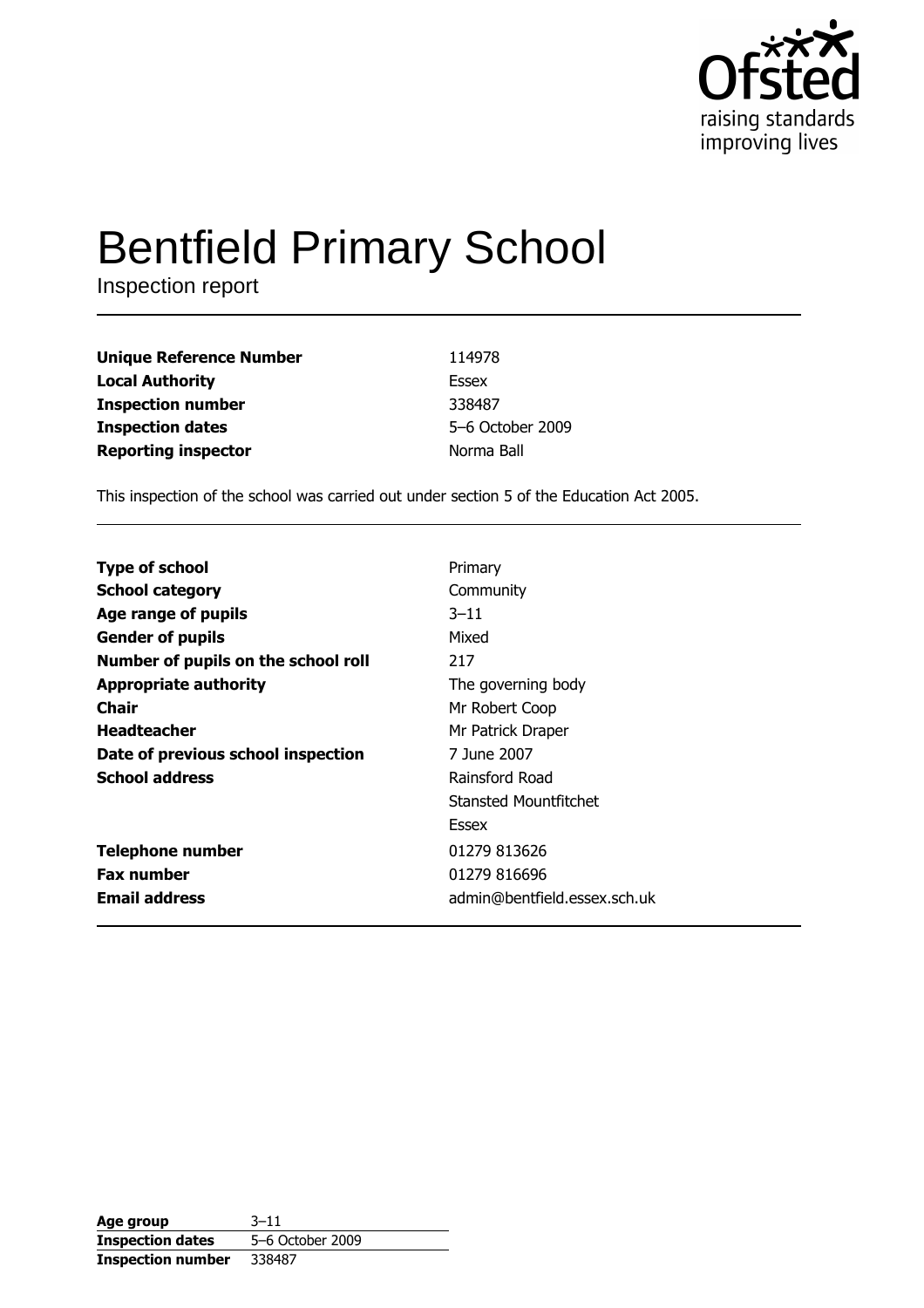The Office for Standards in Education, Children's Services and Skills (Ofsted) regulates and inspects to achieve excellence in the care of children and young people, and in education and skills for learners of all ages. It regulates and inspects childcare and children's social care, and inspects the Children and Family Court Advisory Support Service (Cafcass), schools, colleges, initial teacher training, work-based learning and skills training, adult and community learning, and education and training in prisons and other secure establishments. It rates council children's services, and inspects services for looked after children, safequarding and child protection.

Further copies of this report are obtainable from the school. Under the Education Act 2005, the school must provide a copy of this report free of charge to certain categories of people. A charge not exceeding the full cost of reproduction may be made for any other copies supplied.

If you would like a copy of this document in a different format, such as large print or Braille, please telephone 08456 404045, or email enquiries@ofsted.gov.uk.

You may copy all or parts of this document for non-commercial educational purposes, as long as you give details of the source and date of publication and do not alter the documentation in any way.

Royal Exchange Buildings St Ann's Square Manchester M2 7LA T: 08456 404045 Textphone: 0161 618 8524 E: enquiries@ofsted.gov.uk W: www.ofsted.gov.uk © Crown copyright 2009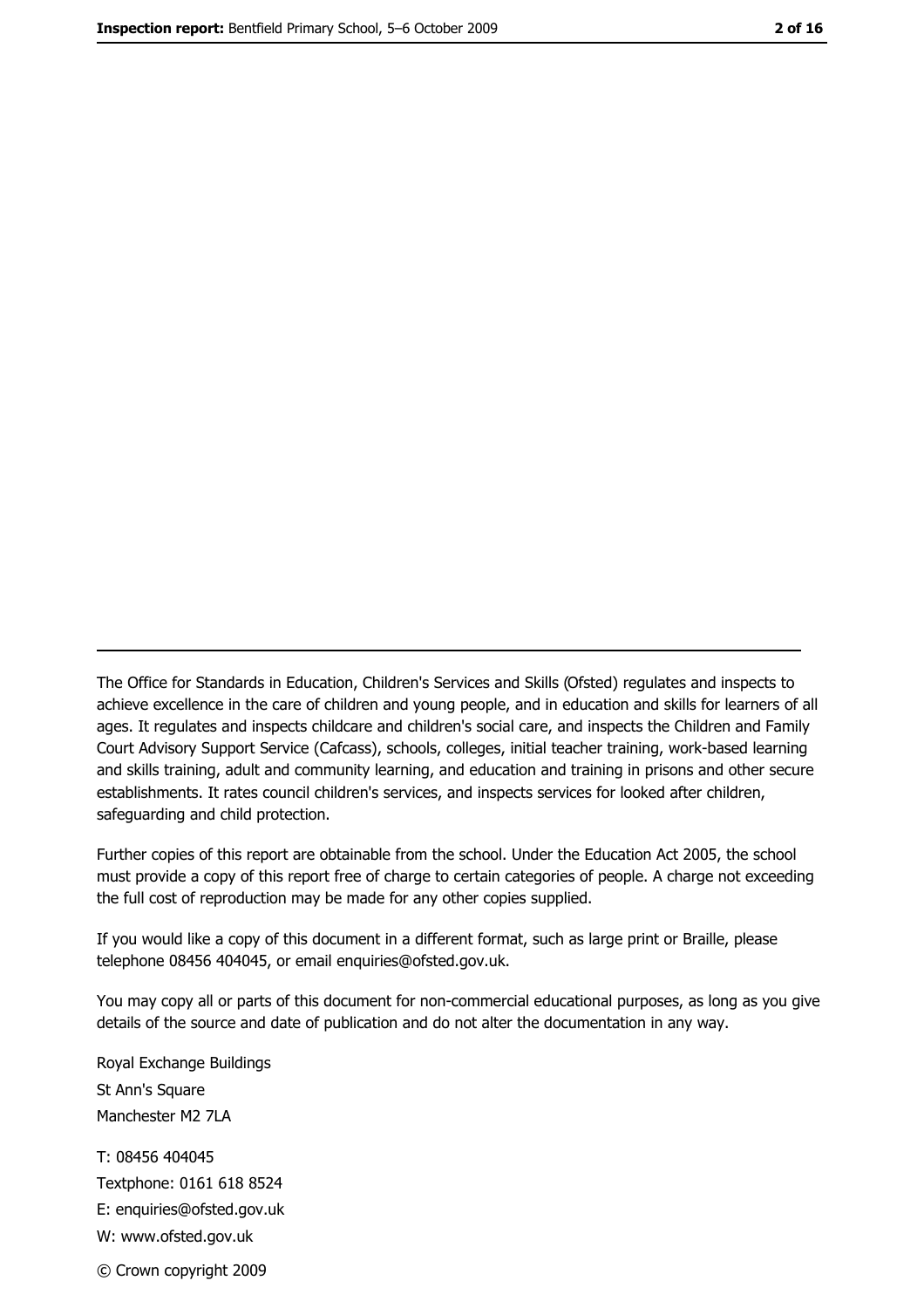# **Introduction**

This inspection was carried out by three additional inspectors. Inspectors visited nine lessons, held meetings with governors and staff, met with parents on the first morning of inspection and spoke to pupils. They observed the school's work; this included scrutinising samples of pupils' work, school data, management and curriculum documentation, teachers' planning and the responses to 50 questionnaires returned by parents, and also those completed by pupils and staff.

The inspection team reviewed many aspects of the school's work. It looked in detail at the following:

- the steps the school is taking to improve achievement, especially for pupils in Key  $\blacksquare$ Stage 1
- the quality of teaching and learning and the extent to which teachers set clear  $\blacksquare$ expectations and challenges for all pupils including those with special educational needs and/or learning difficulties
- the effectiveness of assessment and the way it is used to differentiate work for all  $\blacksquare$ groups of pupils, set clear targets, and involve pupils in their progress.
- the impact of leaders and managers at all levels on raising achievement and driving  $\blacksquare$ improvements

# **Information about the school**

Bentfield is an average size primary school. Most pupils are White British with a few of mixed heritage. Very few pupils have English as an additional language. The proportion of pupils with a statement of special educational needs is high and the school has enhanced provision for 15 pupils with severe, profound and multiple learning needs. All places are filled. The number of pupils entitled to free school meals is lower than average. The Early Years Foundation Stage consists of a morning and afternoon Nursery and one full-time Reception class. The governing body is registered for childcare provision and manage the Bentfield Breakfast Club and Kids Club after school. A new hall and information and communication technology suite were added to the school in May 2009. The school holds the Sports Mark award.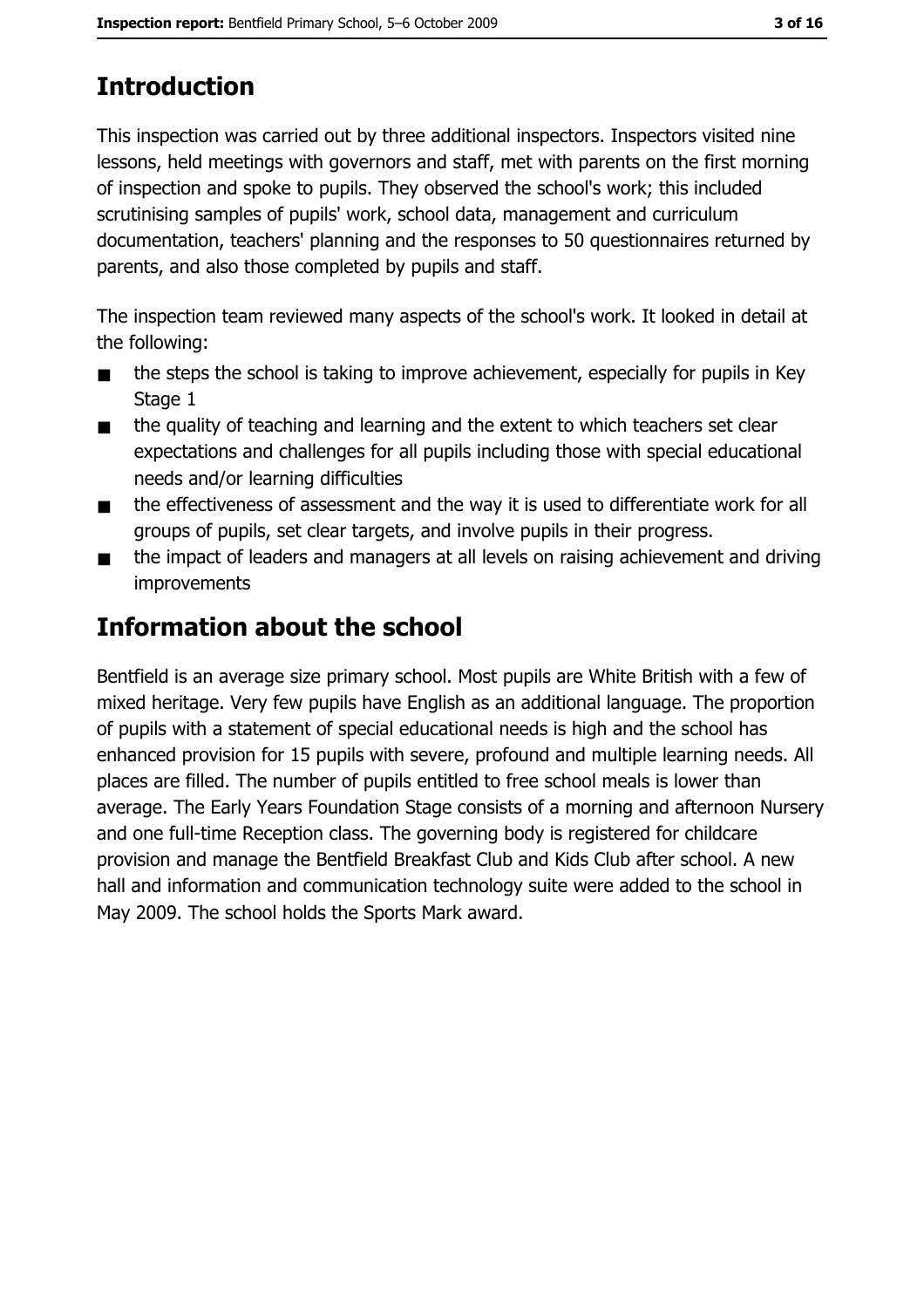# **Inspection judgements**

# Overall effectiveness: how good is the school?

## The school's capacity for sustained improvement

## **Main findings**

In accordance with section 13(3) of the Education Act 2005, Her Majesty's Chief Inspector is of the opinion that this school requires special measures because it is failing to give its pupils an acceptable standard of education and the persons responsible for leading, managing or governing the school are not demonstrating the capacity to secure the necessary improvement. Although Bentfield provides a friendly, warm atmosphere and the majority of parents appreciate that their children like their school, pupils do not achieve as well as they should.

Leaders and managers have been too slow to react to the issues identified for improvement at the time of the last inspection. Self-evaluation is not accurate because monitoring of the work of the school lacks rigour and regularity. Leaders and managers have not worked as an efficient team to recognise and respond to the need for urgent improvement in the work of the school. An over optimistic view of how well the school is doing has resulted in groups of pupils underachieving. Whilst almost all parents who responded to the questionnaire reported that their children enjoy school, around a quarter considered that their children are not making enough progress. The school does not meet its aim to inspire all pupils to reach their true potential.

Most children make a sound start to their learning in Early Years Foundation Stage and enter Year 1 with skills and abilities that are expected for their age. Children settle quickly and enjoy learning and playing together. In Key Stage 1 the impetus in their learning is lost and there has been an unremitting and escalating decline in the standards attained by pupils at the end of Year 2. In the most recent national assessment tests for Key Stage 1, attainment in reading, writing and mathematics was exceptionally low. Some ground is regained in Key Stage 2, although work is often repetitive and there is too much variation in progress between groups of pupils. More able pupils, in particular, are not sufficiently challenged and so do not reach their full potential by the end of Year 6. By contrast, pupils with special educational needs and/or disabilities make steady and sometimes good progress throughout the school relative to their low starting points. This is because they receive good support from well-trained learning support assistants and work is adapted to meet their needs. Many pupils do not show or express real excitement in their learning. One pupil described lessons as, 'Okay. Sometimes interesting, sometimes boring, I suppose'.

The monitoring and assessment of pupils' progress throughout the school is developing slowly but insufficient use is made of the assessment data collected by most teachers. Teachers do not consistently plan lessons that structure learning activities for pupils of different abilities. Limited guidance is provided for pupils on how to improve their work, for example, in teachers' marking or by clear, sharp, targets to signpost what they need

4

4

4 of 16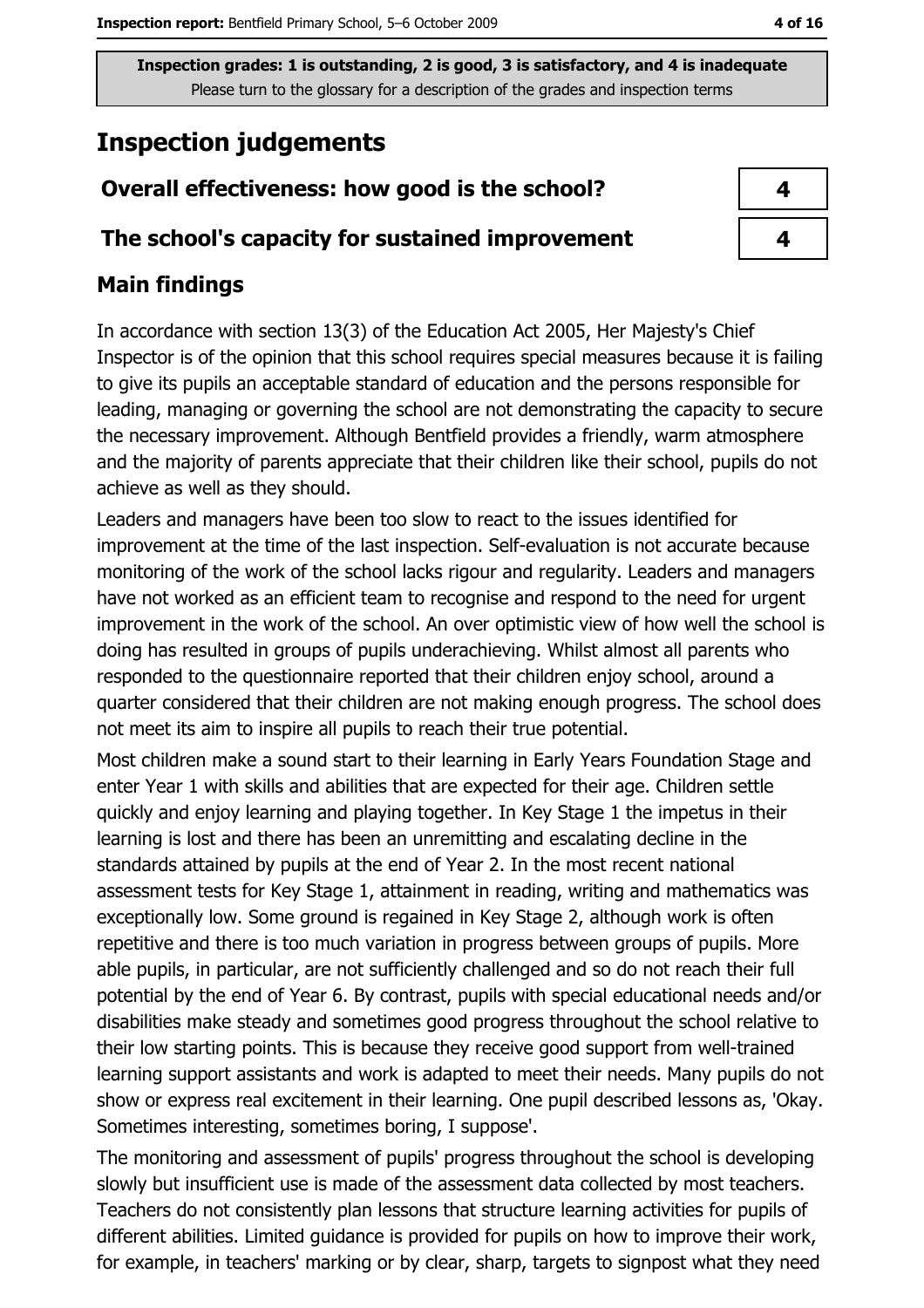to do to make better progress. As a result, lessons for most pupils, especially those who find learning easy, are not challenging enough, so they lose concentration and this suppresses their potential for progress. A lack of co-ordination in planning through key stages also results in repetition of work between year groups. Teachers are aware that much needs to be done and show a willingness to improve the progress pupils make. They are frustrated in this drive by leadership which lacks determination and clarity of purpose to move the school forward.

The satisfactory curriculum has recently been improved by the introduction of a limited range of strategies, for example, in mathematics in Key Stage 2. An appropriate range of visits and visitors refresh learning and bring new experiences for pupils outside the classroom. Pupils have a sound understanding of keeping safe and healthy. During the inspection shortcomings in safeguarding were drawn to the attention of the school. Although good arrangements are made for the care of pupils who receive enhanced provision, the issues around safeguarding mean that care, guidance and support are judged inadequate.

## What does the school need to do to improve further?

- Improve achievement, especially in Key Stage 1, by developing rigorous and robust  $\blacksquare$ strategies to:
	- monitor and evaluate the quality of teaching and its impact on learning
	- plan sharply the next steps required to raise pupils' achievement, especially
	- more able pupils.
- Use assessment data with greater efficiency and to greater effect by:  $\blacksquare$ 
	- ensuring that lessons are planned to provide work which challenges pupils of all abilities
	- identifying sharp targets for pupils that make clear the next steps in their
	- learning to help them make better progress.
- Improve leadership and management at all levels by ensuring that governors hold  $\blacksquare$ the school to account, and together with the leadership team, monitor regularly and carefully the work of the school to provide a more accurate assessment of its effectiveness, making this central to their planning.
- Ensure that safeguarding arrangements are fully met as a matter of urgency.  $\blacksquare$

## Outcomes for individuals and groups of pupils

In lessons pupils make at best satisfactory progress but too often it is inadequate. This rate of progress in learning is not good enough to raise pupils' attainment significantly. Standards are broadly average. Able pupils are not stretched or encouraged to move forward and reach for higher goals. Many pupils are passive learners and not motivated because the work they are given is often too easy, or has been covered before in their previous class. In some lessons, pupils are encouraged to discuss ideas and reflect on

4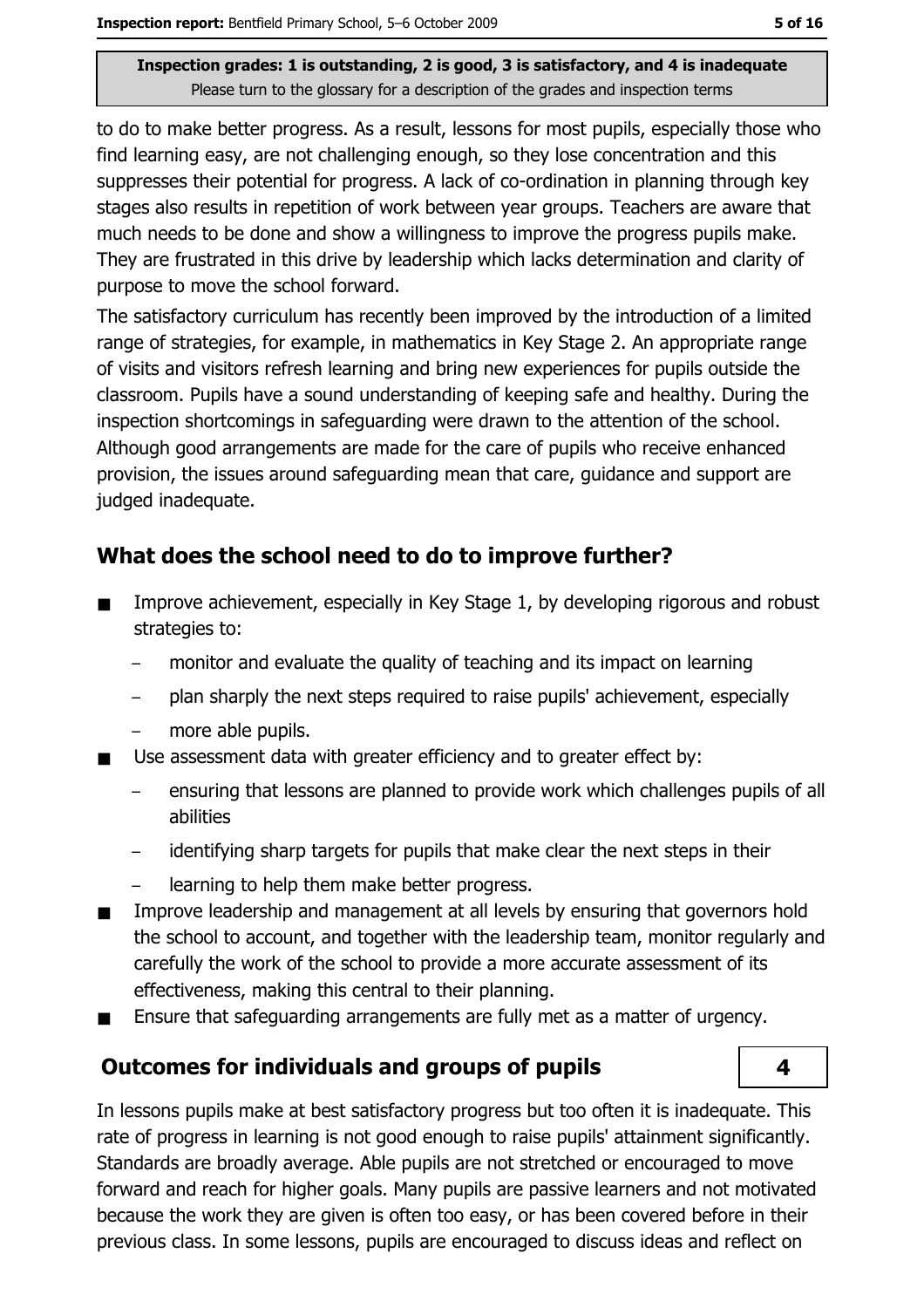how well they have done and they respond well to this. By contrast, questions posed by teachers often do not allow extended answers and opportunities are missed to explore ideas.

Pupils do not make the progress they should because the work planned for them in lessons is not sufficiently challenging. They do not receive consistent and clear guidance on how to improve their work and make better progress. Progress is inadequate in Key Stage 1 because pupils do not learn enough. The skills gained in Nursery and Reception are not applied appropriately or extended well as a direct result of inadequate teaching. Although pupils make satisfactory progress between Years 3 and 6, this is not good enough to enable them to gain the ground lost in Key Stage 1. For the more able pupils, progress is limited because they do not receive a stimulating diet of learning activities which grip their imagination and promote better than average progress. Pupils' behaviour is satisfactory. They settle in lessons and respond quickly to their teachers. However, when work does not capture their interests they drift off task and learning opportunities are missed. Pupils' attendance is satisfactory overall. It is good in Year 6 but below the national average in some other year groups.

Pupils have a limited range of responsibilities within school and show pride and a good sense of responsibility for their duties. The school council has elected representatives from all year groups and there are monitor duties such as helping with assembly. Links with the community, especially through choir performances and charity events are likewise satisfactory. The pupils' spiritual, moral, social and cultural development is satisfactory. They have a clear perception of right and wrong and a good regard for the needs of others. This is demonstrated in the kindness and respect shown by pupils for those with special educational needs and/or disabilities. Less well developed is an awareness of other cultures or ways of life beyond an understanding of some of the basic elements of other faiths. Links are being established with an inner city school to help extend awareness of the multicultural context of modern society.

These are the grades for pupils' outcomes

| Pupils' achievement and the extent to which they enjoy their learning<br>Taking into account:               | 4 |
|-------------------------------------------------------------------------------------------------------------|---|
| Pupils' attainment <sup>1</sup>                                                                             |   |
| The quality of pupils' learning and their progress                                                          |   |
| The quality of learning for pupils with special educational needs and/or<br>disabilities and their progress | 3 |
| The extent to which pupils feel safe                                                                        |   |

The grades for attainment and attendance are: 1 is high; 2 is above average; 3 is broadly average; and 4 is low.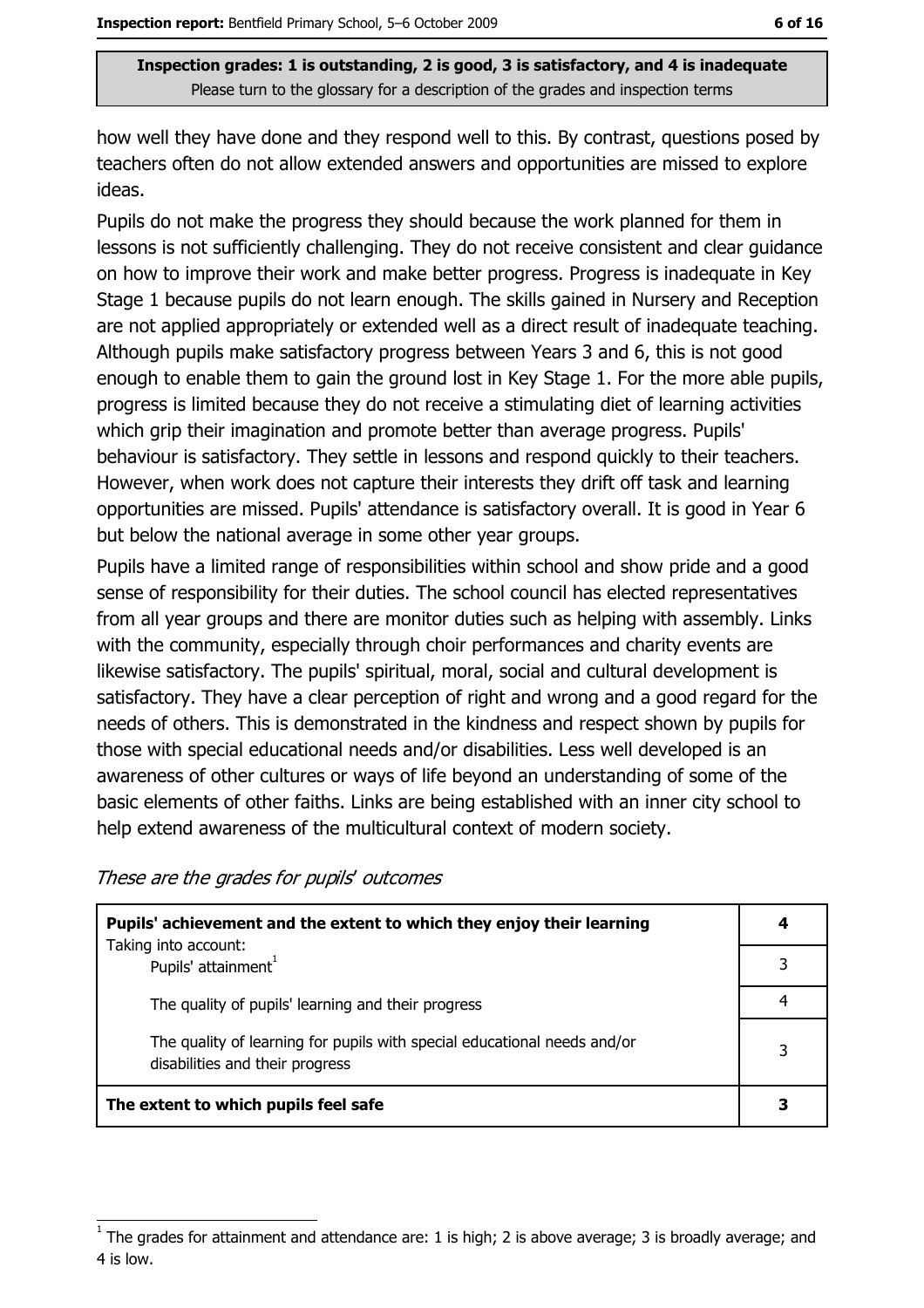|--|--|

| <b>Pupils' behaviour</b>                                                                                                  | 3 |
|---------------------------------------------------------------------------------------------------------------------------|---|
| The extent to which pupils adopt healthy lifestyles                                                                       | з |
| The extent to which pupils contribute to the school and wider community                                                   |   |
| The extent to which pupils develop workplace and other skills that will<br>contribute to their future economic well-being |   |
| Taking into account:<br>Pupils' attendance <sup>1</sup>                                                                   | 3 |
| The extent of pupils' spiritual, moral, social and cultural development                                                   | 3 |

#### How effective is the provision?

Lessons generally begin with clear lesson objectives that are shared with pupils and sometimes pupils are encouraged to evaluate how well they have done using simple success criteria. Assessment of pupils' progress has been introduced recently and staff are beginning to gain confidence in interpreting the data. However, there are inconsistencies in the use made of this information throughout the school. There is no common and accepted format which prompts staff to consider the needs of different groups of pupils, especially the more able.

Tasks are planned mostly for the whole class with more structured and adapted tasks for pupils with special educational needs and/or disabilities. Marking does not clearly direct pupils' attention to how and where a piece of work could be improved. Marking praises both effort and good work and pupils take this to mean they are doing well when they could be encouraged to do even better.

Older pupils are provided with commercially produced descriptions of what they should be studying in literacy and numeracy. Areas are marked by pupils in red, orange and green to show what they need to learn, what they are not yet confident with and what they know. Pupils find this interesting, but when asked how valuable they find such prompts they are unclear. Class targets have been introduced but pupils were again unclear as to what these were or their value. The end result is pupils are unsure about exactly how well they are doing or the next steps needed in their learning to help them make better progress. This lack of involvement in learning stifles progress. Staff are very aware that teaching and learning must improve. They are not complacent, but rather frustrated that they are not given clear leadership.

Recent initiatives to help raise attainment in literacy and numeracy are still developing and not vet having a significant impact on improving pupils' achievement by the time they leave the school. Pupils enjoy information and communication technology which is integrated into some lessons so that they can carry out word processing and research tasks in class. There is limited use of interactive white boards so this resource does not stimulate the pupils' imagination or interest. Links are beginning to develop across subjects, notably in the project work for older pupils. A wide range of clubs are popular with pupils, especially those involving sports and, together with the provision for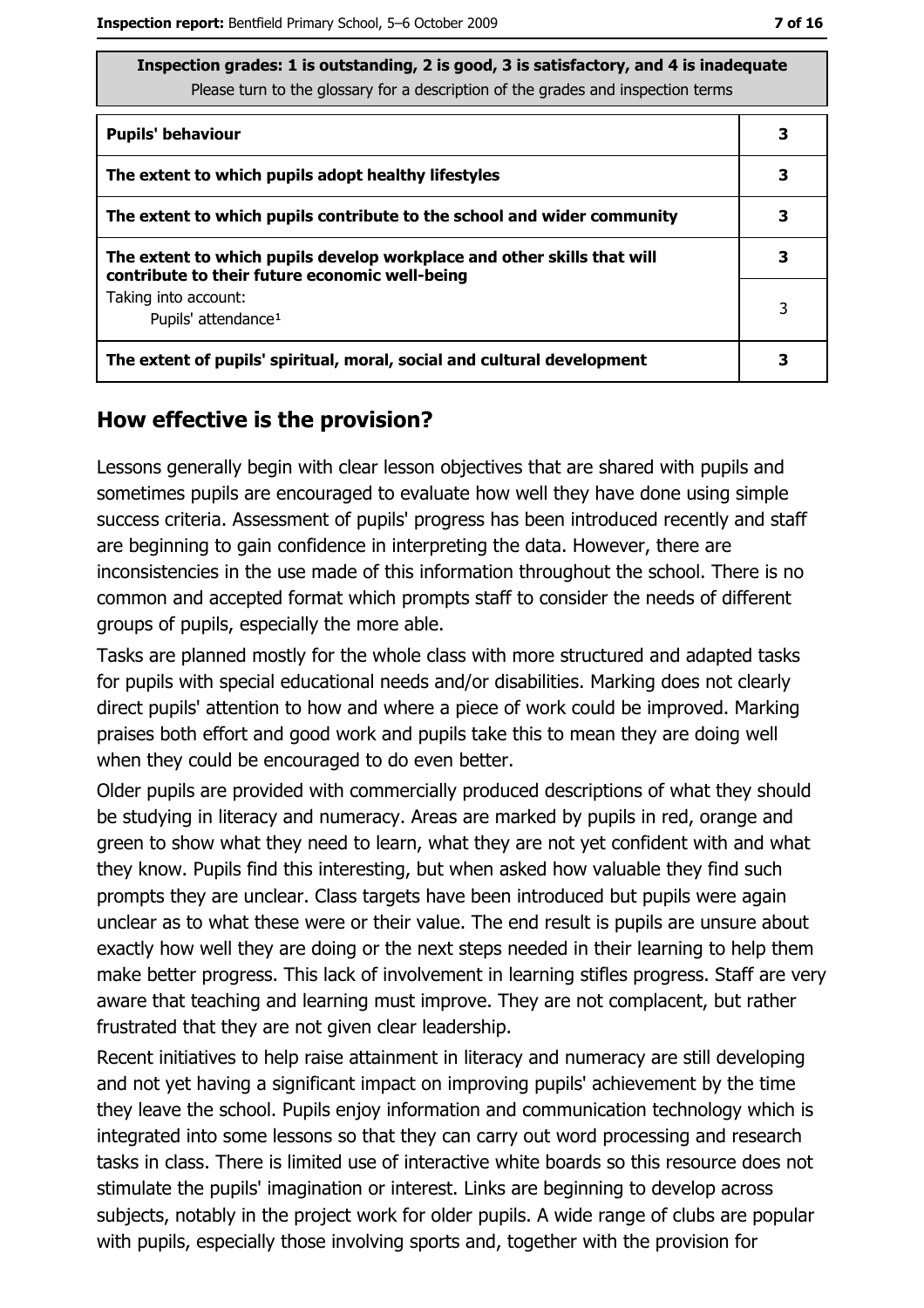physical education, has contributed to the school gaining the Sports Mark award. The school provides a welcoming environment which has been enhanced by the recent building programme. Learning resources and equipment, especially for pupils with special educational needs and/or disabilities are of a good quality.

These are the grades for the quality of provision

| The quality of teaching                                                                                    | 4 |
|------------------------------------------------------------------------------------------------------------|---|
| Taking into account:<br>The use of assessment to support learning                                          |   |
| The extent to which the curriculum meets pupils' needs, including, where<br>relevant, through partnerships | 3 |
| The effectiveness of care, guidance and support                                                            |   |

#### How effective are leadership and management?

Senior leaders and managers have had too little impact on improving outcomes for pupils since the last inspection. The roles of senior leaders and middle managers have not been clearly defined by the headteacher. Staff remain committed and hard working but their energies and good will are dissipated through the lack of clarity about their roles and responsibilities. Staff are loyal but the lack of leadership from the senior team has stifled innovation and hindered effective team work. Until recently there has been no coordinated programme for identifying and prioritising improvements. Areas for development have only comparatively recently been succinctly defined in a one-year plan initiated by governors.

The senior leadership team has held an unrealistically positive picture of the school which has not be been challenged until very recently. Governors have recognised that they have not been appropriately involved in school development and strategic planning and have accepted the information provided to them without sufficient scrutiny. They have acted with tactful zeal to correct some of the issues but there are other areas of their responsibilities which have not been fully addressed. For example, governors have not ensured that all requirements for the safeguarding of children are met. Governors have reviewed their own structures and reassigned responsibilities but in some cases training opportunities have been limited to helping staff and governors to act on the school's shortcomings. Year-on-year optimism that things would improve did not lead to incisive action by leaders and managers. The monitoring of teaching and learning carried out by the school has not been sharply focused and has failed to identify important areas for improvement.

The decline in attainment in Key Stage 1 has not been addressed. The lack of challenge for pupils who find learning easier has resulted in groups of pupils who have not had the same opportunities as others to thrive in their learning. This, together with the inadequate quality of teaching means that the school provides inadequate value for money. There is no clear planning or set of actions to promote community cohesion and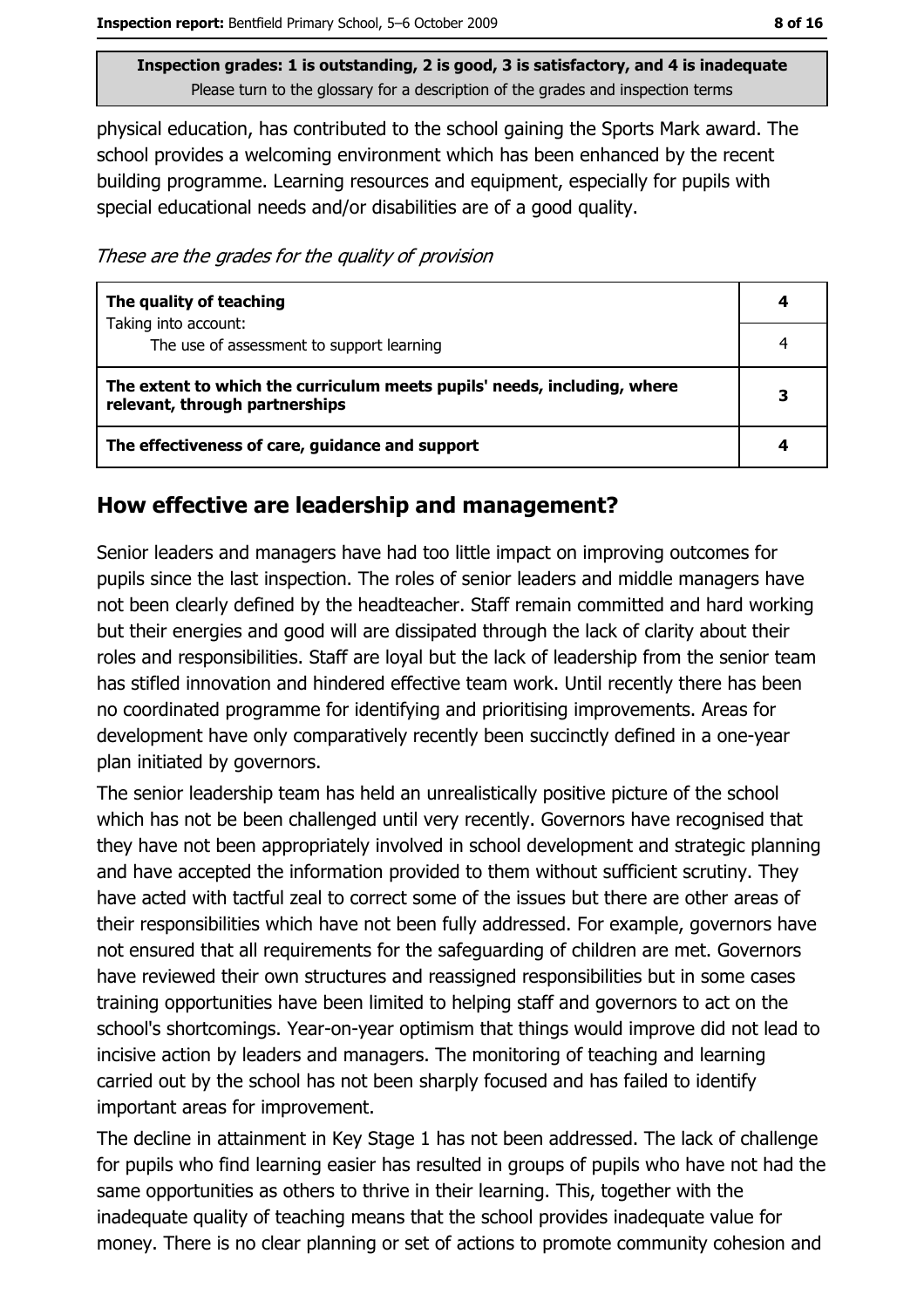raise pupil's awareness of the rich diversity within our society and their future role as global citizens.

|  |  | These are the grades for leadership and management |
|--|--|----------------------------------------------------|
|  |  |                                                    |

| The effectiveness of leadership and management in embedding ambition and<br>driving improvement                                                                     | 4 |
|---------------------------------------------------------------------------------------------------------------------------------------------------------------------|---|
| Taking into account:<br>The leadership and management of teaching and learning                                                                                      | 4 |
| The effectiveness of the governing body in challenging and supporting the<br>school so that weaknesses are tackled decisively and statutory responsibilities<br>met | 4 |
| The effectiveness of the school's engagement with parents and carers                                                                                                | 4 |
| The effectiveness of partnerships in promoting learning and well-being                                                                                              | 4 |
| The effectiveness with which the school promotes equality of opportunity and<br>tackles discrimination                                                              | 4 |
| The effectiveness of safeguarding procedures                                                                                                                        | 4 |
| The effectiveness with which the school promotes community cohesion                                                                                                 | 4 |
| The effectiveness with which the school deploys resources to achieve<br>value for money                                                                             | 4 |

#### **Early Years Foundation Stage**

A stimulating learning environment is created in the Early Years Foundation Stage. Children settle quickly because they are well supported and learn to share and develop independence with equal confidence. Although not all children join with the expected skills for their age, most reach the expected milestones in most areas of learning. This is achieved by careful assessment and monitoring of children's development and sound planning to ensure all areas of learning are covered. A number of children have limited communication skills when they join. Satisfactory opportunities are taken to encourage speaking and listening skills and develop an interest in sounds and letters during teacher led activities. However, opportunities are sometimes missed for adults to subtly extend communication and other skills when children select their own activities.

A good feature of the Early Years Foundation Stage is the 'forest school'. A copse adjacent to the school is used well as an exciting learning base to extend pupils' awareness of their world, of nature and even textures and colours. Use of the outdoor learning area is incorporated into planning but limited use was made of it during the inspection because of heavy rain. Satisfactory relationships are established with parents. Home visits are effectively used to help establish a clear understanding of the needs and abilities of each child. There is a regular flow of information between school and home so that parents are kept appropriately informed of their children's development.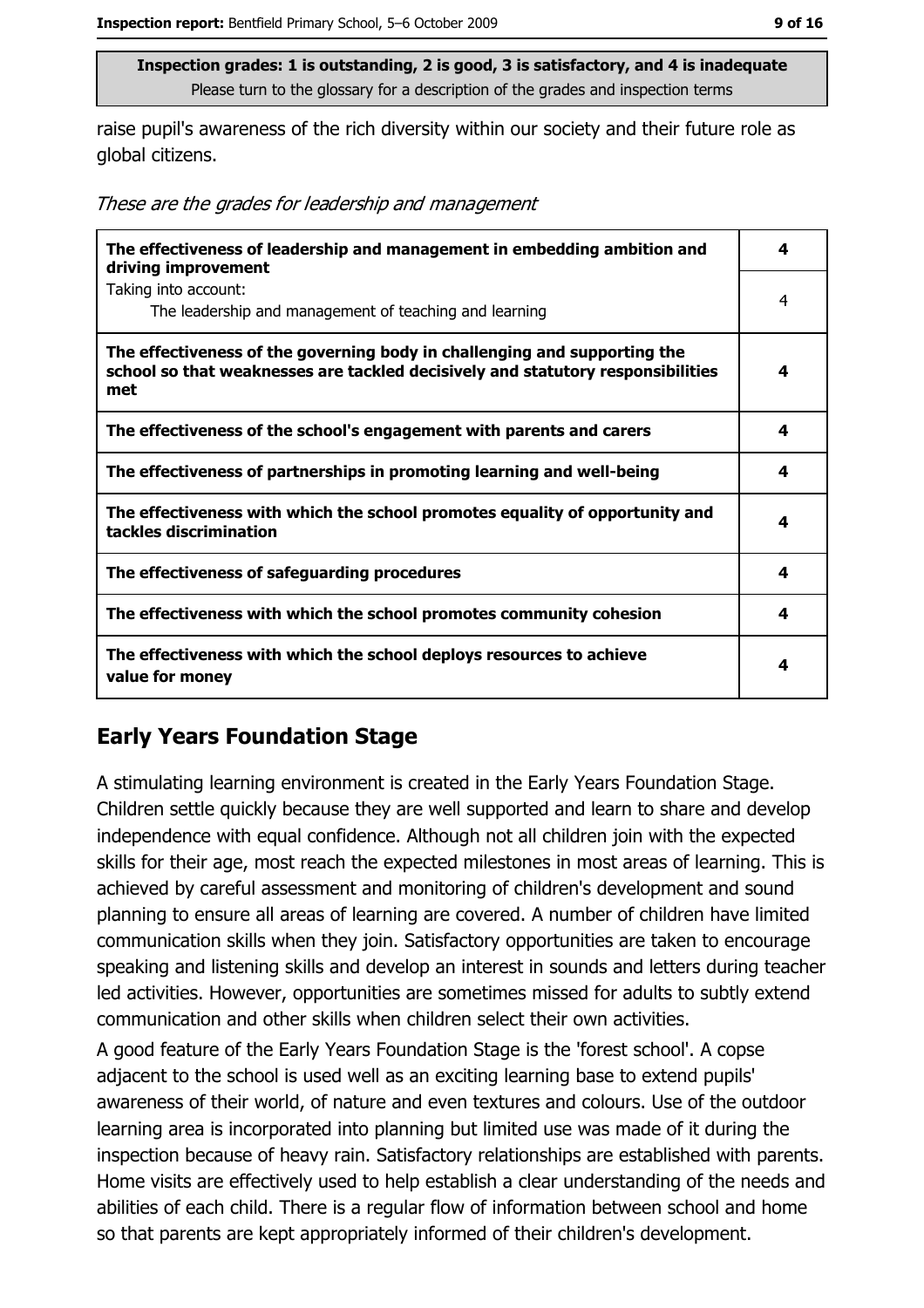These are the grades for the Early Years Foundation Stage

| <b>Overall effectiveness of the Early Years Foundation Stage</b>                             | 3 |
|----------------------------------------------------------------------------------------------|---|
| Taking into account:<br>Outcomes for children in the Early Years Foundation Stage            |   |
| The quality of provision in the Early Years Foundation Stage                                 |   |
| The effectiveness of leadership and management of the Early Years<br><b>Foundation Stage</b> | 3 |

#### **Views of parents and carers**

Parents' views of the school were mostly positive. Almost all parents felt their children enjoy school. However, nearly a quarter of all parents who responded to the questionnaire were concerned that their children did not make enough progress and they did not receive support to help with their child's learning. About a fifth of parents felt that children's needs were not well met and that the school was not effectively led and managed. More than one in ten parents did not feel they were sufficiently well informed about their child's progress and the same proportion did not regard teaching as good. The concerns expressed by parents, often with accompanying commentary, were supported by the inspection findings.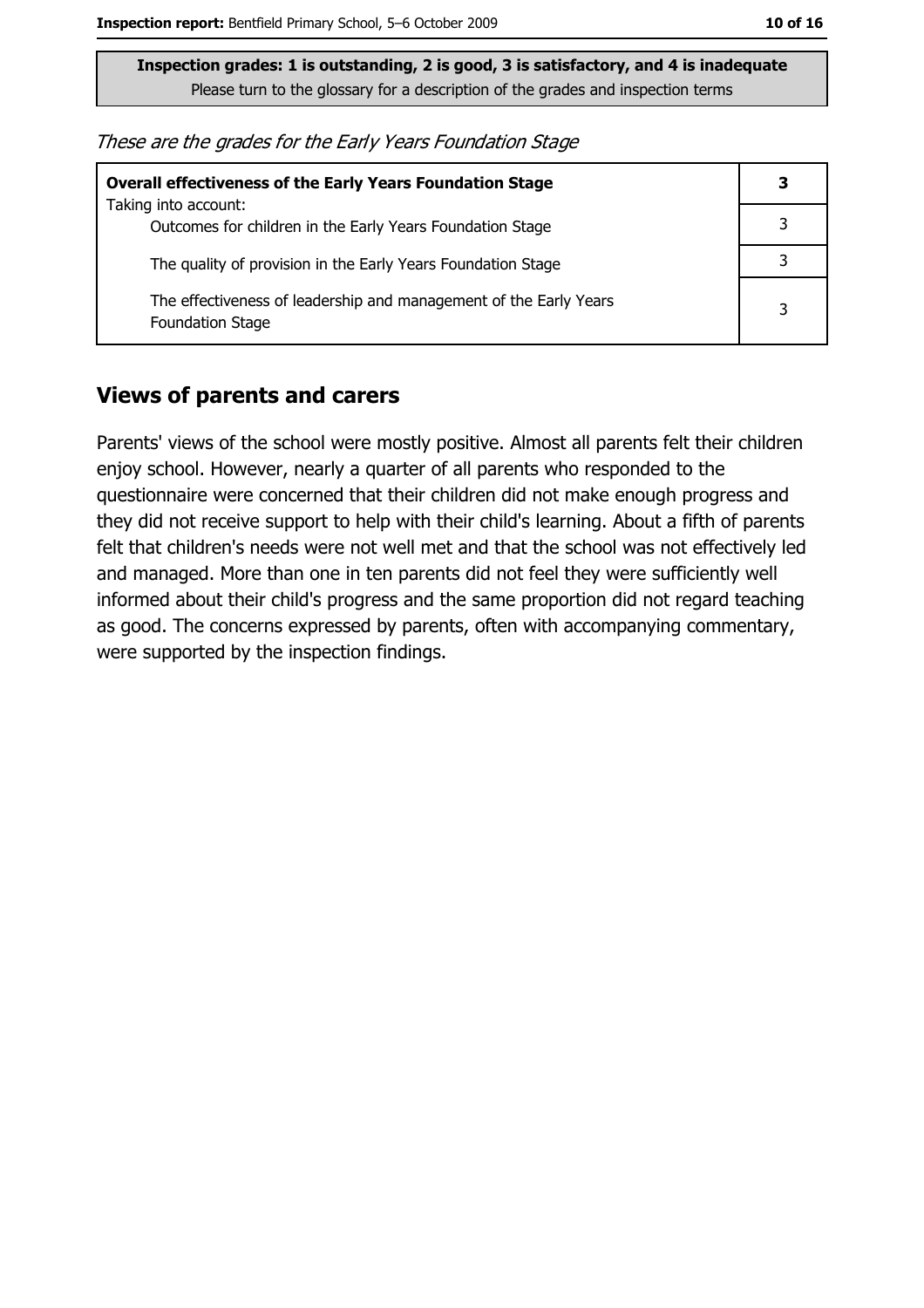#### Responses from parents and carers to Ofsted's questionnaire

Ofsted invited all the registered parents and carers of pupils registered at Bentfield Primary School to complete a questionnaire about their views of the school.

In the questionnaire, parents and carers were asked to record how strongly they agreed with 13 statements about the school. The inspection team received 50 completed questionnaires by the end of the on-site inspection. In total, there are 217 pupils registered at the school.

| <b>Statements</b>                                                                                                                                                                                                                                       | <b>Strongly</b><br><b>Agree</b><br><b>Agree</b> |               | <b>Disagree</b> |               | <b>Strongly</b><br>disagree |                |                |                |
|---------------------------------------------------------------------------------------------------------------------------------------------------------------------------------------------------------------------------------------------------------|-------------------------------------------------|---------------|-----------------|---------------|-----------------------------|----------------|----------------|----------------|
|                                                                                                                                                                                                                                                         | <b>Total</b>                                    | $\frac{1}{2}$ | <b>Total</b>    | $\frac{0}{0}$ | <b>Total</b>                | $\frac{0}{0}$  | <b>Total</b>   | $\frac{0}{0}$  |
| My child enjoys school                                                                                                                                                                                                                                  | 34                                              | 68            | 15              | 30            | $\mathbf 0$                 | 0              | 1              | $\overline{2}$ |
| The school keeps my child<br>safe                                                                                                                                                                                                                       | 25                                              | 50            | 24              | 48            | $\mathbf{1}$                | $\overline{2}$ | 0              | $\mathbf 0$    |
| The school informs me<br>about my child's progress                                                                                                                                                                                                      | 21                                              | 42            | 22              | 44            | 7                           | 14             | 0              | 0              |
| My child is making enough<br>progress at this school                                                                                                                                                                                                    | 21                                              | 42            | 16              | 32            | 10                          | 20             | $\overline{2}$ | 4              |
| The teaching is good at this<br>school                                                                                                                                                                                                                  | 24                                              | 48            | 19              | 38            | 5                           | 10             | $\overline{2}$ | 4              |
| The school helps me to<br>support my child's learning                                                                                                                                                                                                   | 21                                              | 42            | 18              | 36            | $\overline{7}$              | 14             | 4              | 8              |
| The school helps my child to<br>have a healthy lifestyle                                                                                                                                                                                                | 26                                              | 52            | 21              | 42            | 3                           | 6              | $\mathbf 0$    | $\mathbf 0$    |
| The school makes sure that<br>my child is well prepared for<br>the future (for example<br>changing year group,<br>changing school, and for<br>children who are finishing<br>school, entering further or<br>higher education, or<br>entering employment) | 23                                              | 46            | 22              | 44            | 5                           | 10             | 0              | $\mathbf 0$    |
| The school meets my child's<br>particular needs                                                                                                                                                                                                         | 27                                              | 54            | 13              | 26            | 9                           | 18             | 1              | $\overline{2}$ |
| The school deals effectively<br>with unacceptable behaviour                                                                                                                                                                                             | 17                                              | 34            | 26              | 52            | $\overline{4}$              | 8              | 3              | 6              |
| The school takes account of<br>my suggestions and<br>concerns                                                                                                                                                                                           | 18                                              | 36            | 23              | 46            | 9                           | 18             | $\mathbf 0$    | $\mathbf 0$    |
| The school is led and<br>managed effectively                                                                                                                                                                                                            | 18                                              | 36            | 21              | 42            | 8                           | 16             | 3              | 6              |
| Overall, I am happy with my<br>child's experience at this<br>school                                                                                                                                                                                     | 30                                              | 60            | 13              | 26            | 6                           | 12             | $\mathbf{1}$   | $\overline{2}$ |

The table above summarises the responses that parents and carers made to each statement. The percentages indicate the proportion of parents and carers giving that response out of the total number of completed questionnaires. Where one or more parents and carers chose not to answer a particular question, the percentages will not add up to 100%.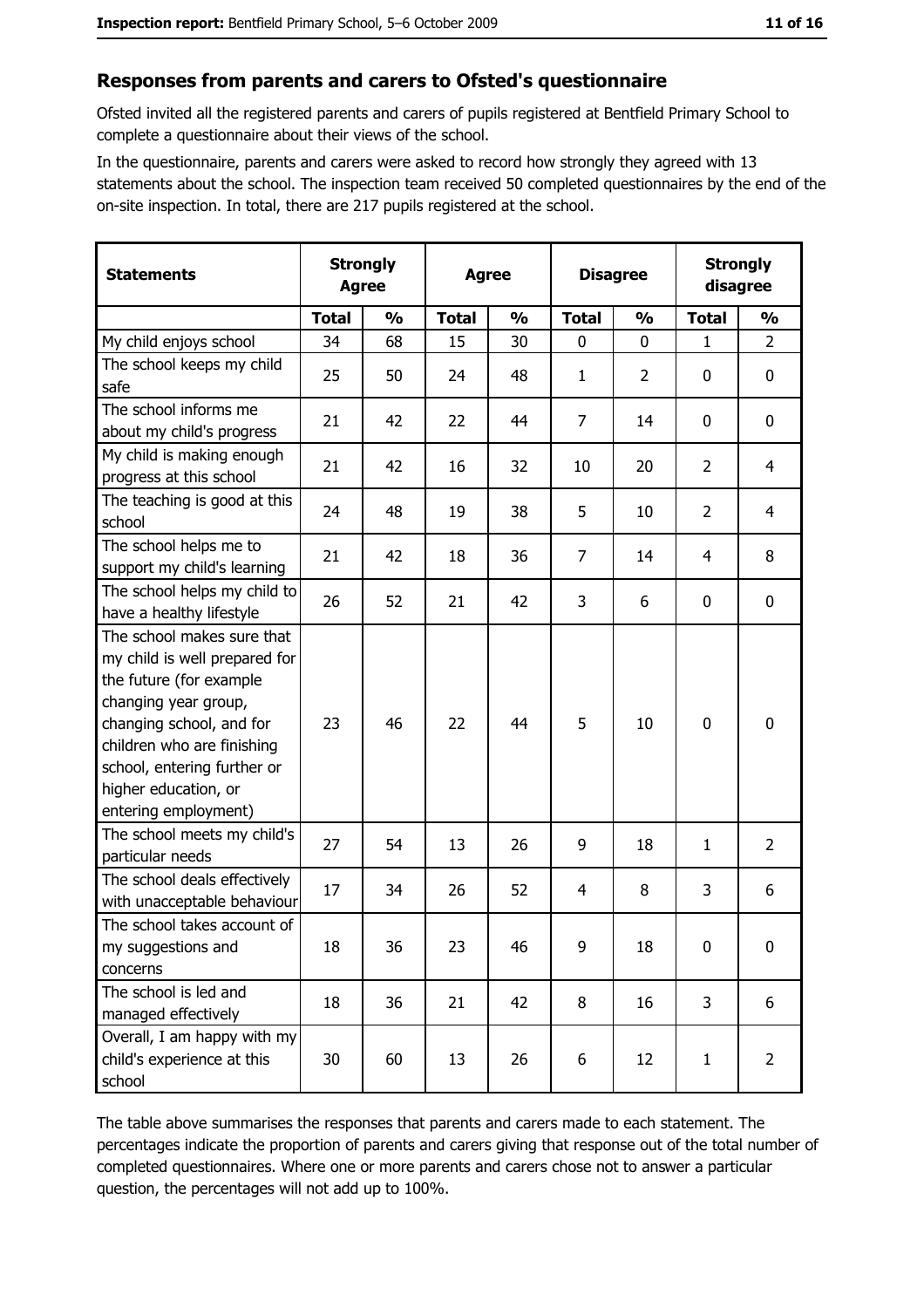# Glossary

| Grade   | <b>Judgement</b> | <b>Description</b>                                                                                                                                                                                                               |
|---------|------------------|----------------------------------------------------------------------------------------------------------------------------------------------------------------------------------------------------------------------------------|
| Grade 1 | Outstanding      | These features are highly effective. An oustanding<br>school provides exceptionally well for its pupils' needs.                                                                                                                  |
| Grade 2 | Good             | These are very positive features of a school. A school<br>that is good is serving its pupils well.                                                                                                                               |
| Grade 3 | Satisfactory     | These features are of reasonable quality. A satisfactory<br>school is providing adequately for its pupils.                                                                                                                       |
| Grade 4 | Inadequate       | These features are not of an acceptable standard. An<br>inadequate school needs to make significant<br>improvement in order to meet the needs of its pupils.<br>Ofsted inspectors will make further visits until it<br>improves. |

# What inspection judgements mean

## Overall effectiveness of schools inspected between September 2007 and July 2008

|                       | Overall effectiveness judgement (percentage of<br>schools) |      |                     |                   |
|-----------------------|------------------------------------------------------------|------|---------------------|-------------------|
| <b>Type of school</b> | <b>Outstanding</b>                                         | Good | <b>Satisfactory</b> | <b>Inadequate</b> |
| Nursery schools       | 39                                                         | 58   | 3                   | 0                 |
| Primary schools       | 13                                                         | 50   | 33                  | 4                 |
| Secondary schools     | 17                                                         | 40   | 34                  | 9                 |
| Sixth forms           | 18                                                         | 43   | 37                  | $\overline{2}$    |
| Special schools       | 26                                                         | 54   | 18                  | $\overline{2}$    |
| Pupil referral units  | 7                                                          | 55   | 30                  | 7                 |
| All schools           | 15                                                         | 49   | 32                  | 5                 |

New school inspection arrangements were introduced on 1 September 2009. This means that inspectors now make some additional judgements that were not made previously.

The data in the table above were reported in The Annual Report of Her Majesty's Chief Inspector of Education, Children's Services and Skills 2007/08.

Percentages are rounded and do not always add exactly to 100. Secondary school figures include those that have sixth forms, and sixth form figures include only the data specifically for sixth form inspection judgements.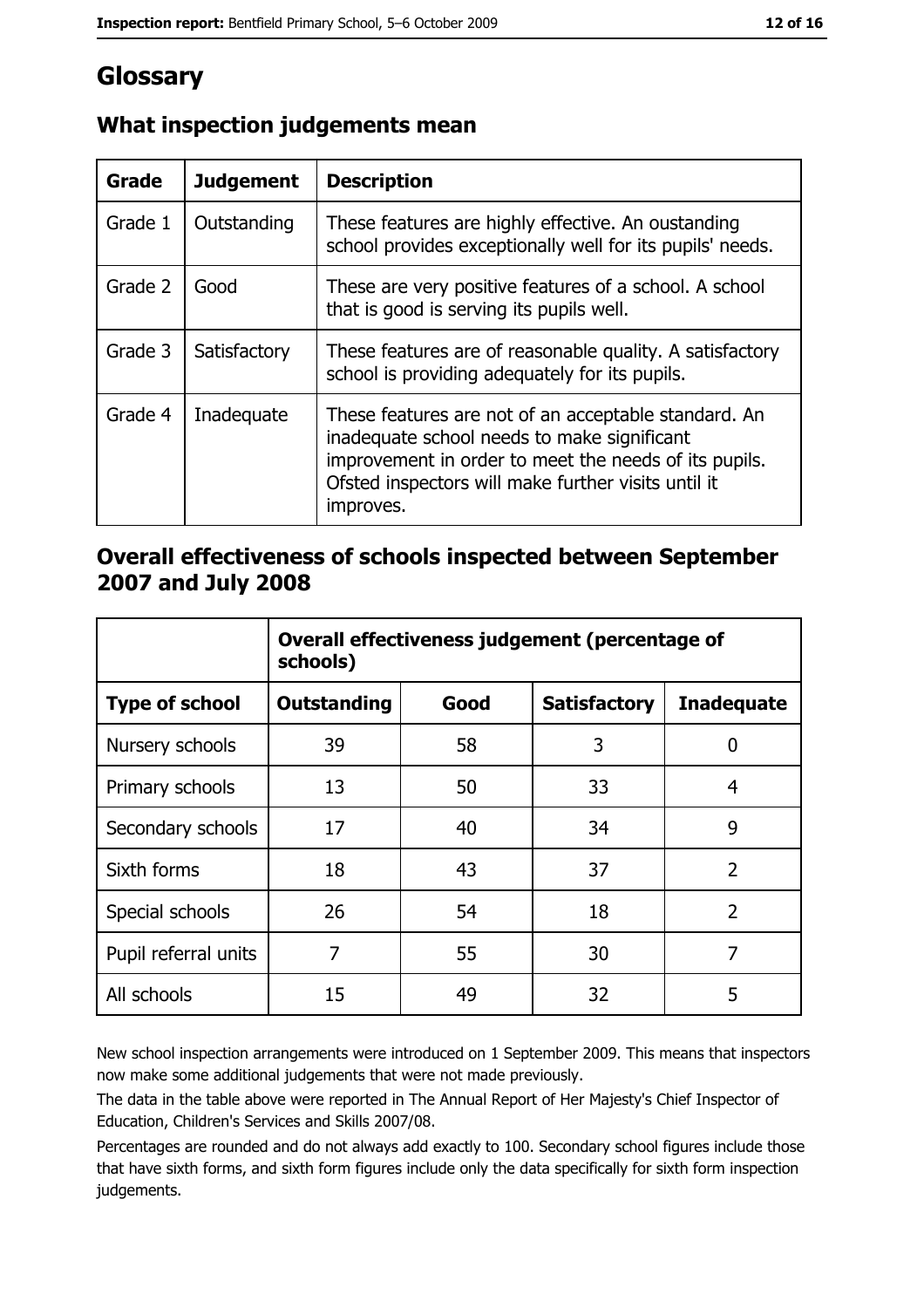# **Common terminology used by inspectors**

| Achievement:                  | the progress and success of a pupil in<br>their learning, development or training.                                                                                                                                                                                                                           |  |  |
|-------------------------------|--------------------------------------------------------------------------------------------------------------------------------------------------------------------------------------------------------------------------------------------------------------------------------------------------------------|--|--|
| Attainment:                   | the standard of the pupils' work shown by<br>test and examination results and in<br>lessons.                                                                                                                                                                                                                 |  |  |
| Capacity to improve:          | the proven ability of the school to<br>continue improving. Inspectors base this<br>judgement on what the school has<br>accomplished so far and on the quality of<br>its systems to maintain improvement.                                                                                                     |  |  |
| Leadership and management:    | the contribution of all the staff with<br>responsibilities, not just the headteacher,<br>to identifying priorities, directing and<br>motivating staff and running the school.                                                                                                                                |  |  |
| Learning:                     | how well pupils acquire knowledge,<br>develop their understanding, learn and<br>practise skills and are developing their<br>competence as learners.                                                                                                                                                          |  |  |
| <b>Overall effectiveness:</b> | inspectors form a judgement on a school's<br>overall effectiveness based on the findings<br>from their inspection of the school. The<br>following judgements, in particular,<br>influence what the overall effectiveness<br>judgement will be.                                                               |  |  |
|                               | The school's capacity for sustained<br>improvement.<br>Outcomes for individuals and groups<br>of pupils.<br>The quality of teaching.<br>The extent to which the curriculum<br>meets pupil's needs, including where<br>relevant, through partnerships.<br>The effectiveness of care, guidance<br>and support. |  |  |
| Progress:                     | the rate at which pupils are learning in<br>lessons and over longer periods of time. It<br>is often measured by comparing the<br>pupils' attainment at the end of a key<br>stage with their attainment when they<br>started.                                                                                 |  |  |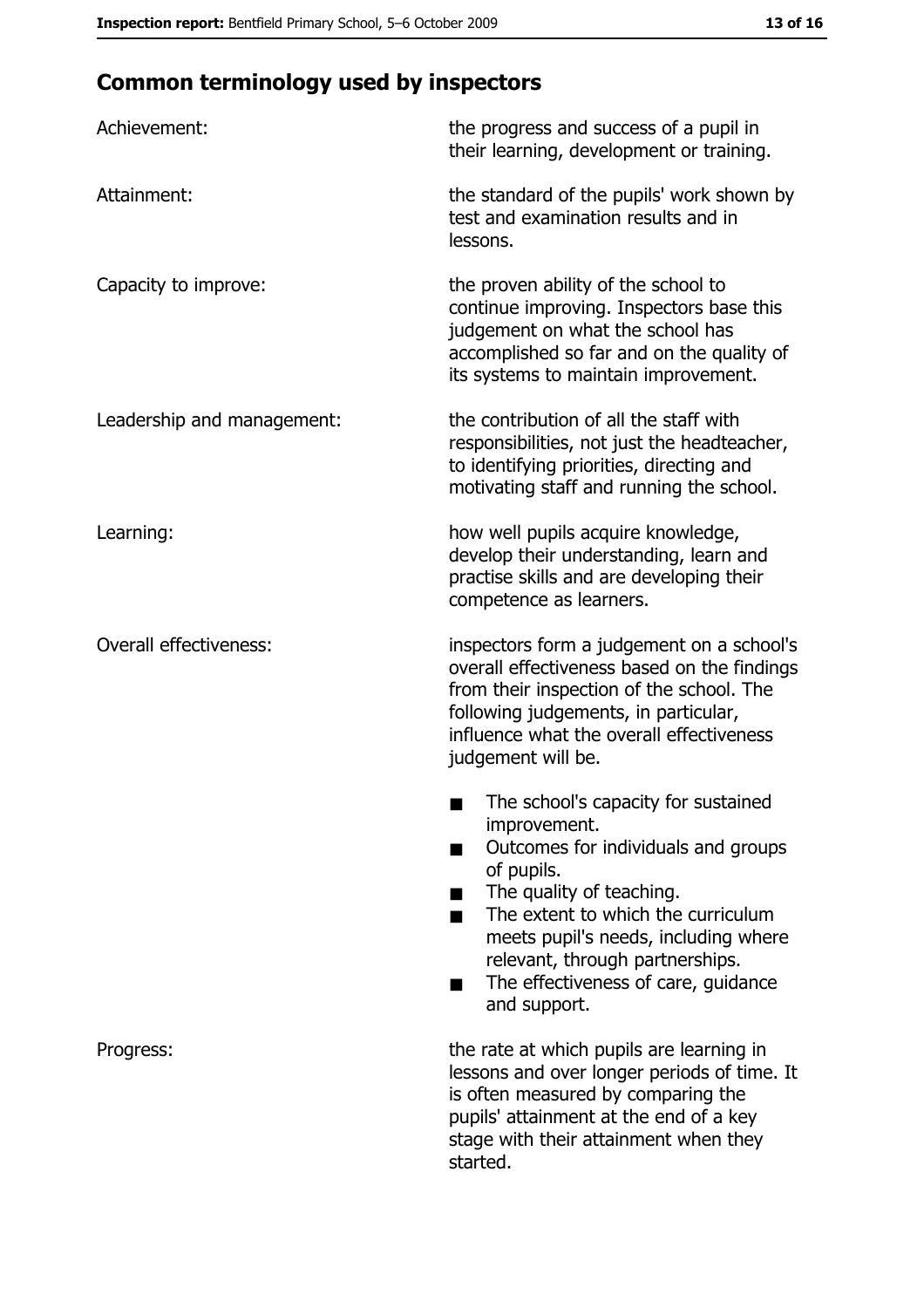This letter is provided for the school, parents and carers to share with their children. It describes Ofsted's main findings from the inspection of their school.



8 October 2009

**Dear Pupils** 

Inspection of Bentfield Primary School, Stansted Mountfitchet, CM24 8DX

Thank you for making us so welcome when we visited your school.

We enjoyed seeing how you work in lessons, talking to you, and sharing in your assembly and playtime. We worked very closely with your headteacher and also spent some time talking to your teachers and the school governors. We were very impressed with your new hall and the computer suite. You told us how proud you were of the new building.

As a result of our inspection we have judged that, although there are some things about your school which are satisfactory, there is much that needs to be improved.

We know that you get on well together and you told us that you 'love coming to school'. You have a sound understanding of what you need to do to be safe and healthy and have interesting clubs and visits out of school which you said you enjoyed. However, there are groups of you who do not make as much progress in your learning as you should so we have placed your school in special measures to help it to improve quickly. This means that inspectors will visit again to check the school is improving. We have talked about this with the headteacher and the governors and we have asked them to do three things to make your school better.

The headteacher and senior staff should look carefully at your lessons to make sure that the teachers are helping you to learn as much as you can by planning carefully what it is you need to learn and always make learning interesting.

Make sure the teachers use what they know about how well you are doing to make sure the work they give you is not too easy or too hard. They should also guide you to improve how well you are learning by setting little goals.

The headteacher and governors should keep a really close watch on all that the school does, especially how well you are learning, so they can plan ahead and make sure your school improves.

Thank you again for your warm welcome and we wish you every success for the future. Yours sincerely

Norma Ball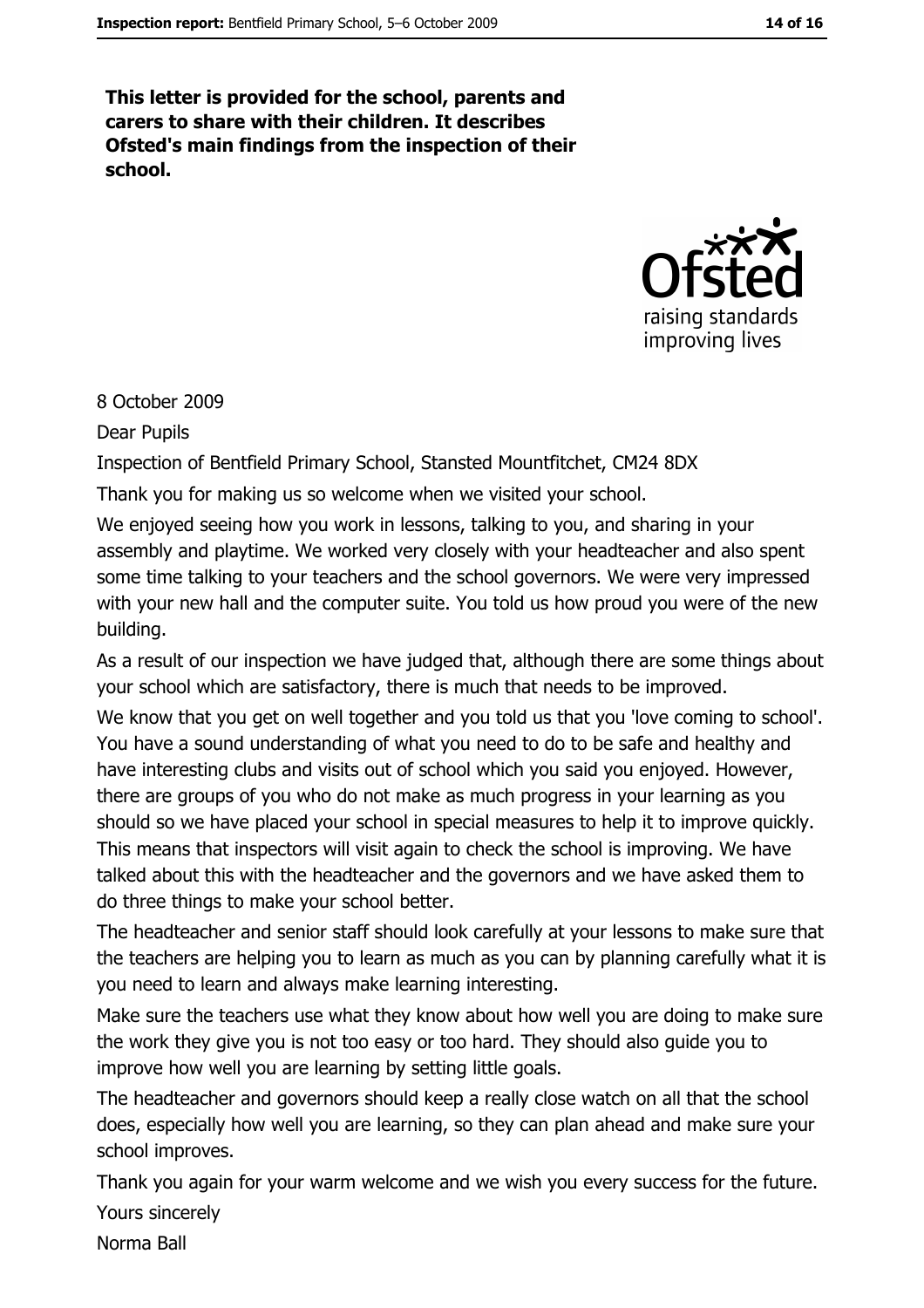Lead inspector